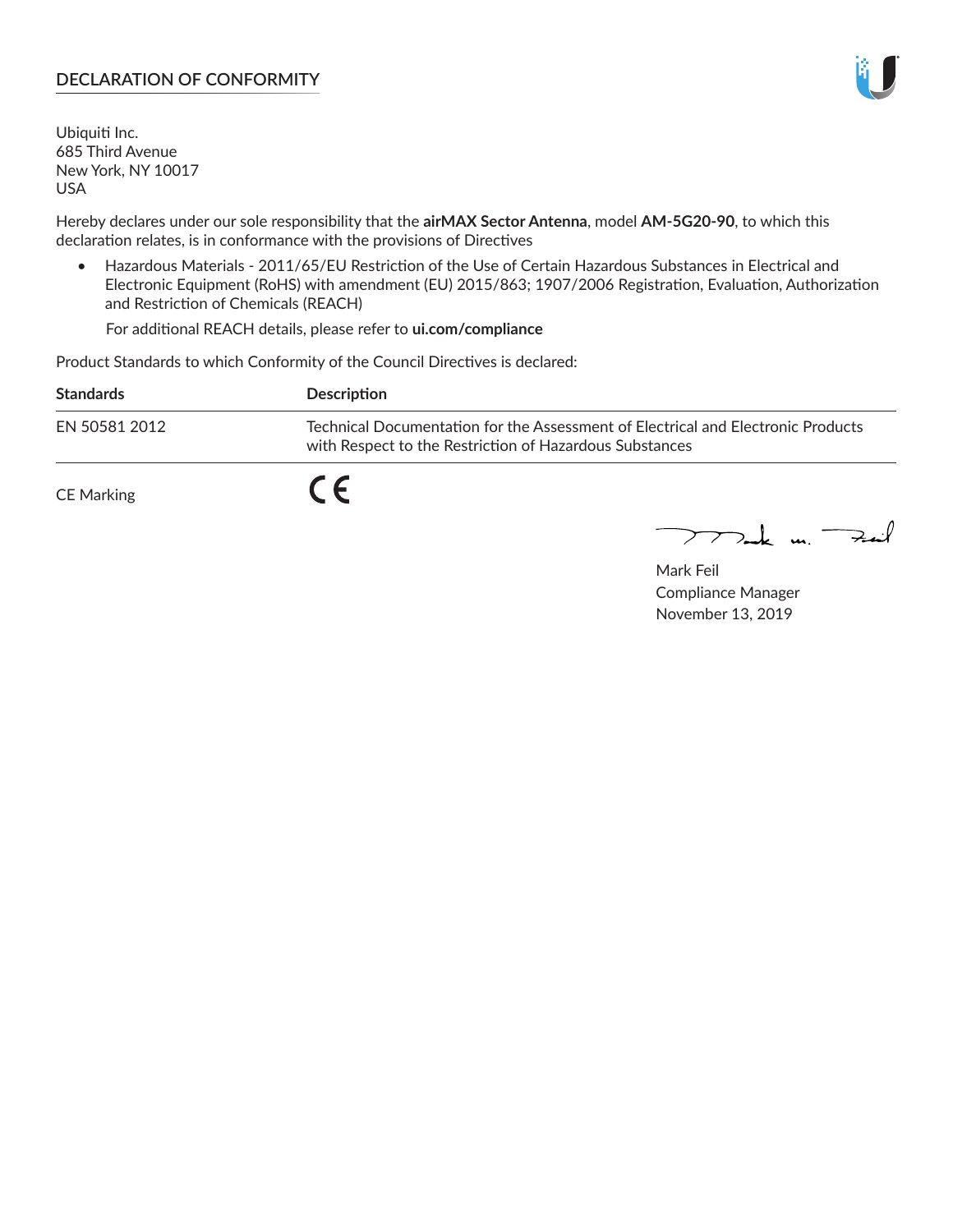# **DECLARATION OF CONFORMITY**



## **български** [Bulgarian]

С настоящото UBIQUITI декларира, че това устройство AM-5G20-90 отговаря на основните изисквания и други приложими разпоредби на Директива 2011/65/ЕС с изменение (ЕС) 2015/863.

## **Hrvatski** [Croatian]

Tvrtka UBIQUITI ovim putem izjavljuje da je ovaj uređaj AM-5G20-90 u skladu s osnovnim zahtjevima i ostalim bitnim odredbama direktiva 2011/65/EU i dopunom (EU) 2015/863.

# **Čeština** [Czech]

Společnost UBIQUITI tímto prohlašuje, že zařízení AM-5G20-90 splňuje základní požadavky a jiné související podmínky směrnice 2011/65/EU a dodatku (EU) 2015/863.

### **Dansk** [Danish]

Hermed erklærer UBIQUITI, at denne AM-5G20-90-enhed overholder de essentielle krav og andre relevante bestemmelser i direktivet 2011/65/EU med tillæg (EU) 2015/863.

### **Nederlands** [Dutch]

UBIQUITI verklaart hierbij dat dit AM-5G20-90-apparaat voldoet aan de essentiële vereisten en andere relevante voorwaarden uit de Europese richtlijn 2011/65/EU en gedelegeerde richtlijn (EU) 2015/863.

#### **English**

Hereby, UBIQUITI, declares that this AM-5G20-90 device, is in compliance with the essential requirements and other relevant provisions of Directive 2011/65/EU with amendment (EU) 2015/863.

### **Eesti keel** [Estonian]

Käesolevaga kinnitab UBIQUITI, et antud AM-5G20-90 seade vastab direktiivis 2011/65/EL välja toodud põhilistele nõuetele ning muudele asjakohastele sätetele, koos parandusega (EL) 2015/863.

## **Suomi** [Finnish]

UBIQUITI vakuuttaa täten, että tämä AM-5G20-90-laite on direktiivien 2011/65/EU ja (EU) 2015/863 oleellisten vaatimusten ja muiden ehtojen mukainen.

#### **Français** [French]

Par les présentes, UBIQUITI déclare que ce dispositif AM-5G20-90 est conforme aux exigences essentielles et aux autres dispositions pertinentes de la directive 2011/65/UE avec l'amendement (UE) 2015/863.

## **Deutsch** [German]

UBIQUITI erklärt hiermit, dass dieses Gerät AM-5G20-90 den grundlegenden Anforderungen und anderen relevanten Bestimmungen der Richtlinien 2011/65/EU und (EU) 2015/863 entspricht.

#### **Ελληνικά** [Greek]

Δια του παρόντος η UBIQUITI δηλώνει ότι αυτή η συσκευή AM-5G20-90 συμμορφώνεται με τις βασικές απαιτήσεις και άλλες σχετικές διατάξεις της Οδηγίας 2011/65/ΕΕ με την τροποποίηση (ΕΕ) 2015/863.

#### **Magyar** [Hungarian]

Az UBIQUITI kijelenti, hogy a(z) AM-5G20-90 számú eszköz megfelel a 2011/65/EU irányelv (EU) 2015/863. számú módosítása alapvető követelményeinek és egyéb vonatkozó rendelkezéseinek.

#### **Íslenska** [Icelandic]

UBIQUITI lýsir því hér með yfir að AM-5G20-90 er í samræmi við nauðsynlegar kröfur og önnur viðeigandi ákvæði í tilskipun 2011/65/EU ásamt viðbótum í (EU) 2015/863.

#### **Italiano** [Italian]

Con la presente, UBIQUITI dichiara che il presente dispositivo AM-5G20-90 è conforme ai requisiti essenziali e alle altre disposizioni pertinenti della direttiva 2011/65/UE con l'emendamento (UE) 2015/863.